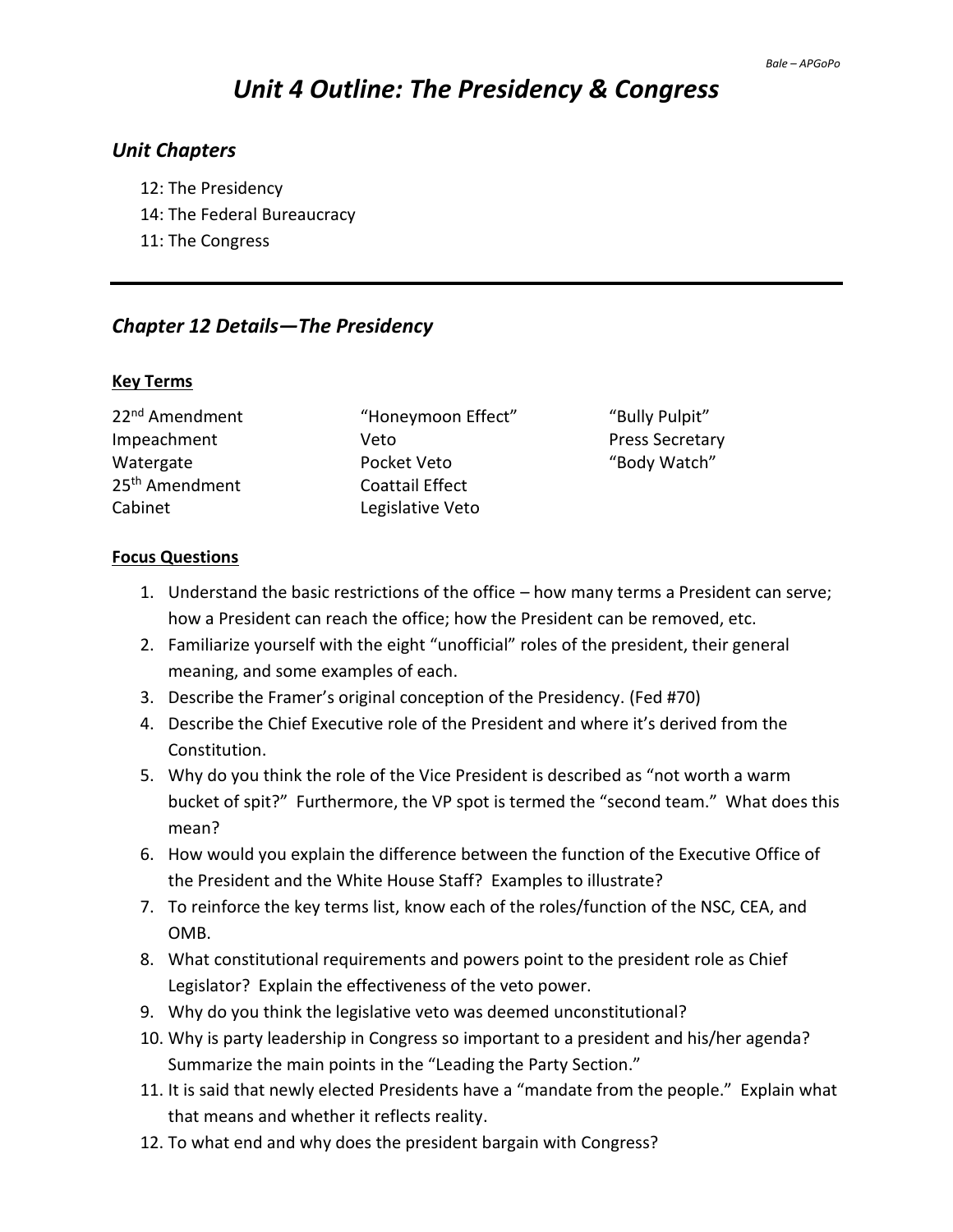- 13. How does the president set the priorities/agenda of Congress in the "honeymoon" period and beyond? Use examples to illustrate.
- 14. Explain what it means that the president is the Commander in Chief?
- 15. Explain what the War Powers Act stipulated and why did Congress enact it? Was it successful? Explain.
- 16. What does it mean that the president is the Crisis Manager for the nation? Use examples to illustrate.
- 17. Why has the president taken a more prominent role in foreign affairs over the years?
- 18. What factors affect presidential popularity and approval ratings? How is popularity related to power and policymaking?
- 19. Why is the press so important to the president? Give examples of the relationship between the press and the president.

# *Chapter 14 Details—The Bureaucracy*

#### **Key Terms**

| Pendleton Civil Service Act | Office of Personnel Management | Regulation              |
|-----------------------------|--------------------------------|-------------------------|
| Civil Service               | Plum Book                      | Deregulation            |
| Merit Principle             | Policy Implementation          | <b>Executive Orders</b> |
| Hatch Act                   |                                |                         |

## **Focus Questions**

- 1. Explain the Weber definition of a bureaucracy (most of that first paragraph).
- 2. Are bureaucracies always ineffective, inefficient, and always mired in red tape? No. Why do they have such a poor reputation?
- 3. How has the bureaucracy fundamentally changed from the 1800s to present? What were some of the reforms that led to the new bureaucratic norms?
- 4. How does the Plum Book figure in the transition of a new presidential administration? What are presidents looking for in appointments to the bureaucracy?
- 5. Describe the function of the Cabinet Departments.
- 6. Describe the function of the Independent Regulatory Agencies. Examples?
- 7. Describe the function of Government Corporations. Examples?
- 8. Describe the function of the Independent Executive Agencies. Examples?
- 9. What does policy implementation mean as it relates to the federal bureaucracy?
- 10. Define, describe, and give examples of the six major failings of the bureaucracy in policy implementation: program design, lack of clarity, lack of resources, administrative routine, administrative discretion, and fragmentation.
- 11. Familiarize yourself with how regulation works and what are some examples of how it is applied in society.
- 12. Explain what is needed for an agency to perform its regulatory role.
- 13. Explain what are the pros and cons of deregulation.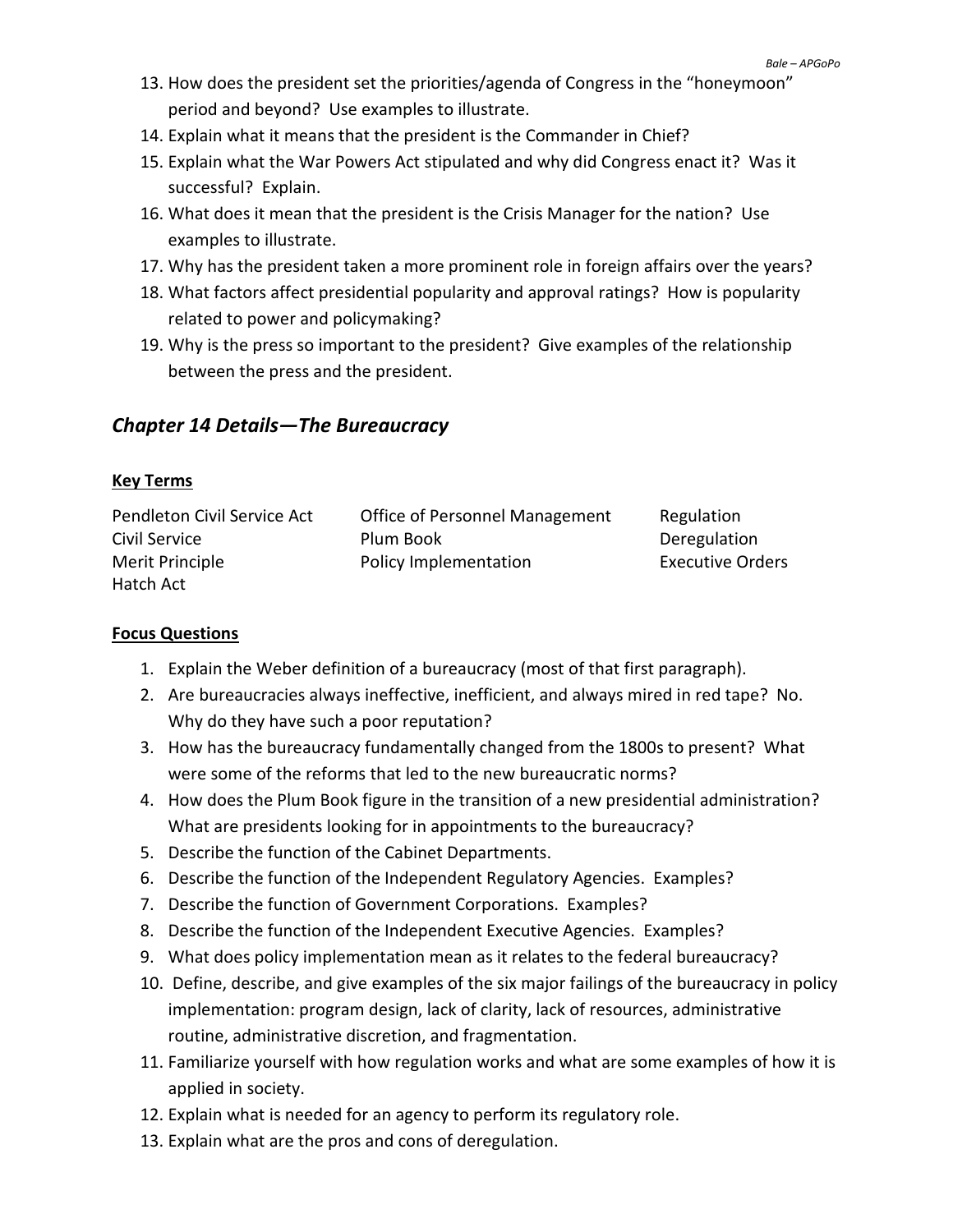- 14. Explain what methods are available to the president and Congress to control the bureaucracy.
- 15. How do bureaucracies factor into the "iron triangles" that were previously introduced? What about issue networks?

## *Chapter 11 Details—The Congress*

## **Key Terms**

| Incumbent            | Majority Leader             | <b>Select Committee</b>     |
|----------------------|-----------------------------|-----------------------------|
| Casework             | <b>Minority Leader</b>      | Oversight                   |
| Pork                 | Whips                       | Committee Chair             |
| Filibuster           | <b>Standing Committee</b>   | Seniority System            |
| Cloture              | Joint Committee             | <b>Congressional Caucus</b> |
| Speaker of the House | <b>Conference Committee</b> | Bill                        |

#### **Focus Questions**

- 1. Do the Members of Congress "look like" the American people? No. Explain why using gender, race, religion, and occupational background statistics.
- 2. Explain the effects of incumbency on congressional elections. What's the percentage of return in the House and Senate?
- 3. Incumbents are seen to have six major advantages in re-election campaigns. Define and describe each of them: advertising, credit claiming, position-taking, weak opponents, and money.
- 4. Incumbents aren't "bullet proof" though when it comes to election time. How might they be defeated?
- 5. Why are "open seats" more competitive?
- 6. How do the House and Senate differ, generally, as legislative bodies?
- 7. How does the structure of leadership differ between the two houses (the House and the Senate) of Congress?
- 8. How does the committee system work?
- 9. One of the main function of Congress, beyond legislating, is oversight. Describe what this is and how it generally works in reality by citing examples to illustrate.
- 10. How does a Member get on a committee?
- 11. How does the seniority system work in getting ahead on a committee? Is it still the same today?
- 12. Know the general process/outline of how a bill becomes law.
- 13. How does party loyalty operate in the legislative process?
- 14. What is the difference between a member acting as a trustee, a delegate, a partisan and a politico? How are members sometimes conflicted in performing the trustee role and delegate role?
- 15. When is ideology the prime determinant in how a Member votes on an issue?